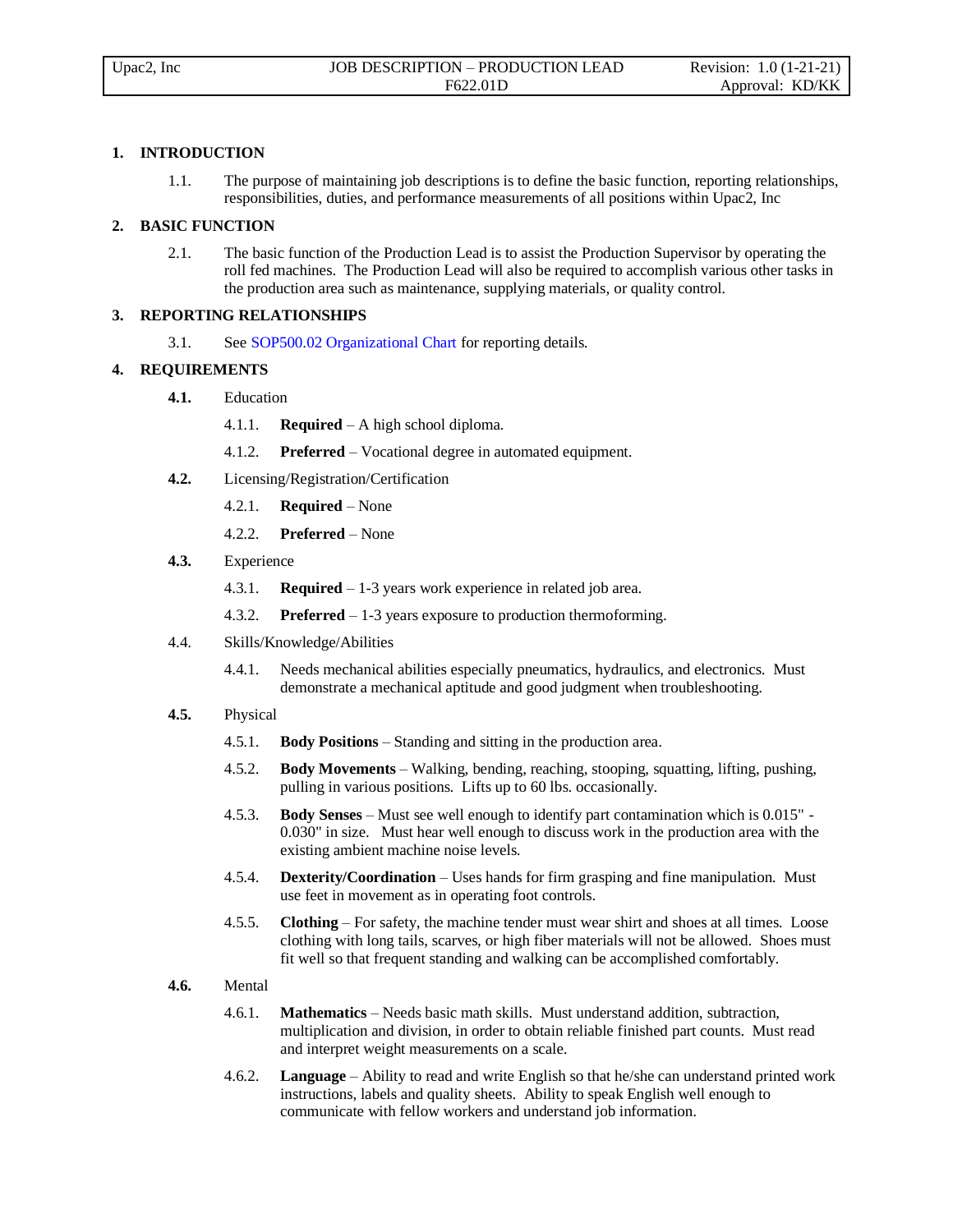# **5. WORKING CONDITIONS**

5.1. Works on a production floor that is well lighted. Temperature in the production area can increase to 110 degrees Fahrenheit. Noise levels are constant, but do not exceed OSHA d.b.a. limits.

### **6. AUTHORITY**

- 6.1. The Production Lead is appointed by the Plant Manager and is given the authority to:
	- 6.1.1. Assign work and instruct machine operators working on the inline & sheet fed thermoformers.

#### **7. RESPONSIBILITIES AND DUTIES**

- 7.1. Operating roll fed machines within established cycle times, customer quality requirements, and established scrap rates. If any of these parameters is not being met you must stop.
- 7.2. Operating the roll fed thermoformers within established parameters.
- 7.3. Set up of roll fed equipment according to machine setup instructions.
- 7.4. Adjusting machine controls within limits and according to work instructions.
- 7.5. Supporting machine operators by giving relief when appropriate.
- 7.6. Moving materials such as gaylords of scrap and rolls of plastic to and from the warehouse.
- 7.7. Monitoring quality on a continuous basis and recording inspections according to quality requirements.
- 7.8. Monitoring the output to assure that the scrap does not exceed the limits recorded on the job jacket.
- 7.9. Reading and understanding all quality requirements explained by the quality sheet in job jacket.
- 7.10. Tear down of roll fed equipment upon completion of the job, according to run completion work instructions, and closing with a thorough, accurate end of the job evaluation.
- 7.11. Maintenance of these machines according to specifications.
- 7.12. Assisting with the set up, operation and maintenance of other equipment when necessary.
- 7.13. Following special work instructions and operating conditions within the clean room areas.
- 7.14. Supervising the production area in the absence of the production supervisor.
- 7.15. Accomplishing any other duties which may be assigned by your immediate supervisor.
- 7.16. Protects and moves tooling between tool racks and production. All tooling is returned to tool racks when completed.

# **8. OTHER JOB CRITERIA**

- 8.1. Shows willingness to work above assigned duties.
- 8.2. Shows cooperative, helpful attitude.
- 8.3. Demonstrates kindness and is considerate of fellow employees.

#### **9. PERFORMANCE MEASUREMENTS**

- 9.1. The Production Lead will be deemed to be performing in a satisfactory manner when the following have been met and/or exceeded:
	- 9.1.1. Operates thermoforming equipment efficiently and within operating requirements.
	- 9.1.2. Reports and records are complete, accurate and turned in as required.